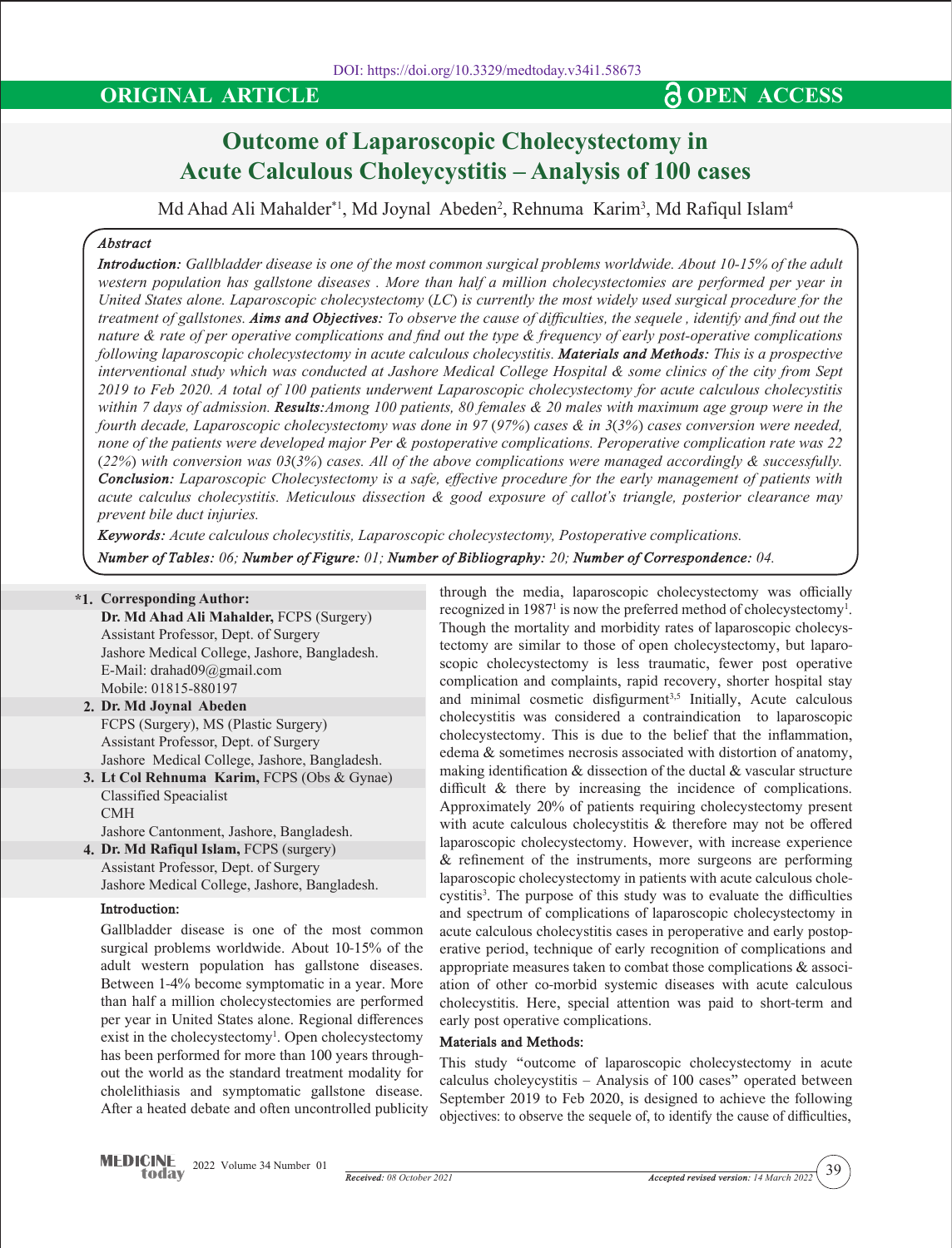to find out the nature & rate of peroperative complications, to find out the type & frequency of early post-operative complications following laparoscopic cholecystectomy in acute calculous cholecystitis done in one year in an academic hospital. This study was carried out in different surgical units of Jashore Medical College Hospital and some clinics of Jashore city with signs, symptoms & investigations findings which indicate that the patient suffering from acute calculus cholecystitis. Mode of patient evaluation was personal interview, systemic questionnaire. physical examinations and investigations- Special and routine. Patients were selected randomly having symptoms of gall stone diseases. Criteria of case selection was presence of more than two of the following symptoms indicating acute cholecystitis–a) Persisting right hypochondriac pain lasting more than 24 hours b) Temp  $> 37^{\circ}$ C c) Leukocyte count  $>$ 10,000/cumm d) USG criteria of acute cholecystitisoedematous gall bladder, distended gall bladder, pericholecystic fluid collection, sub-phrenic collection

## **Observations and Results:**

Of the 100 patients, the demographic distribution of patients are the followings- Table I shows distribution of age 20-75 years. Highest number of patients was in the fourth decade.

**Table-I: Distribution of patients by age (n=100).**

| Age group (years) | Number of patients | Percentage |
|-------------------|--------------------|------------|
| Up to $20$        | 01                 | $1\%$      |
| $21 - 30$         | 11                 | 11%        |
| $31-40$           | 58                 | 58%        |
| $41-50$           | 23                 | 23%        |
| 51-60             | 04                 | $4\%$      |
| 61-70             | 02                 | 21%        |
| 71 and more       | 01                 | $1\%$      |

Pie chart shows that female are 4 times more likely to suffer from gallstone diseases than male.



**Fig-1: Pie chart of sex distribution of patients of acute gall stone.** 

**Table-II: Peroperative complication (measures taken) of Patients at laparoscopy (n=100).**

| Type/ nature of problems<br>(measures taken)                                          | Number of<br>Patients | Percentage     |  |
|---------------------------------------------------------------------------------------|-----------------------|----------------|--|
| Minor complication                                                                    | 8                     | 8              |  |
| Gallbladder perforation with<br>spillage of bile/pus (suction/-<br>clipping required) | 2                     | 2              |  |
| GB bed bleeding (Needs<br>cautery, suction).                                          | 8                     | 8              |  |
| Spliage of stones (picked up &<br>remove using condoms).                              | $\mathfrak{D}$        | $\mathfrak{D}$ |  |
| Trocer site bleeding (Needs<br>diathermy coagulation)                                 | $\mathfrak{D}$        | $\mathfrak{D}$ |  |
| Bile oozing from GB bed<br>(needs cleaning, suction drain).                           | 0 <sup>0</sup>        | 00             |  |
| Major complication:                                                                   |                       |                |  |
| Injury to the gut                                                                     | 00                    | 00             |  |
| Injury to the common bile duct                                                        | 00                    | 0 <sup>0</sup> |  |
| Total complication                                                                    | 22                    | 22             |  |
| No complication                                                                       | 75                    | 75             |  |
| Conversation required                                                                 | 3                     | 3              |  |

Table III shows that Laparoscopic cholecystectomy are successfully performed in 97(97%) cases & conversion in to open cholecystectomy needed in 3(3%) cases.

#### **Table-III: Operative methods adopted (n = 100).**

| Procedure adopted                        | Number of<br><b>Patients</b> | Percentage |  |
|------------------------------------------|------------------------------|------------|--|
| Laparoscopic cholecysectomy<br>performed |                              |            |  |
| Conversion to open needed                |                              |            |  |

#### **Table-IV: Immediate postoperative complication(n=100).**

| Complications                                                                         | Number of<br>Patients | Percentage |  |
|---------------------------------------------------------------------------------------|-----------------------|------------|--|
| Postoperative Pain (shoulder tip)<br>& back)                                          | 4                     | 4          |  |
| Bile leakage through drain (up)<br>to 48 hours postoperatively)                       | 1                     | 1          |  |
| Wound infection (seroma/hae-<br>matoma/discharge)                                     | $\overline{c}$        | 2          |  |
| Paralytic ileus                                                                       | 4                     | 4          |  |
| Chest infection                                                                       | 3                     | 3          |  |
| Sub hepatic collection                                                                | 3                     | 3          |  |
| Postoperative intraabdominal<br>biliary leakage due to slipped<br>clip of cystic duct | $\theta$              | $\theta$   |  |
| Postoperative biliary peritonitis<br>due to unrecognized common<br>bile duct injury   | $\Omega$              | 0          |  |
| Postoperative complications                                                           | 17                    | 17         |  |
| Conversion required                                                                   | 0 <sub>3</sub>        | 03         |  |
| No postoperative complication<br>after lap chole                                      | 80                    | 80         |  |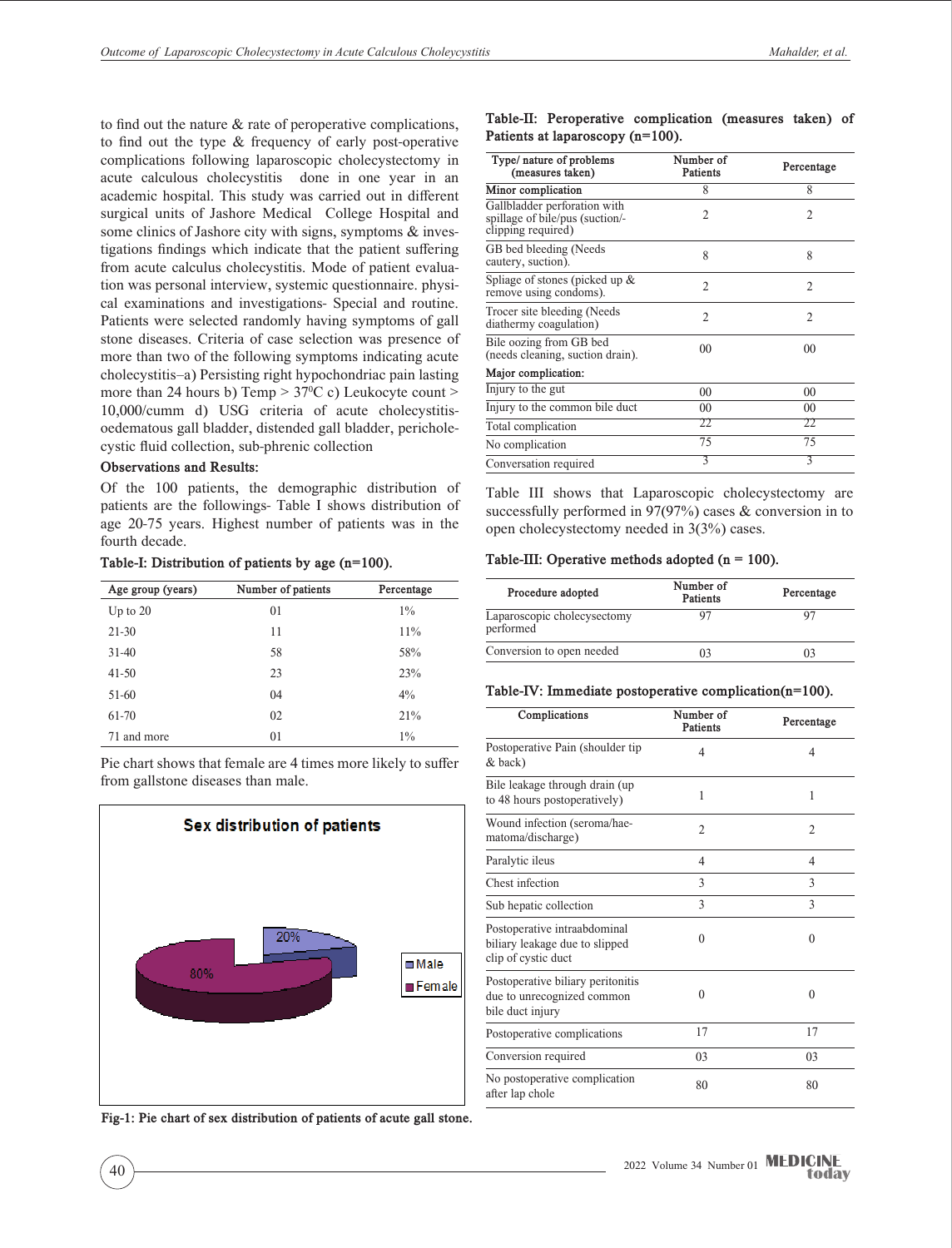| Study                                      | Rate of<br>complication |            |                       | Bowel<br>injury $\%$ | erioration<br>$\%$ | Bleeding<br>$\%$ | $\begin{array}{c} \text{Spilled} \\ \text{galistones} \\ \text{\%} \end{array}$ |
|--------------------------------------------|-------------------------|------------|-----------------------|----------------------|--------------------|------------------|---------------------------------------------------------------------------------|
|                                            | Major                   | Minor      | Bile duct injury $\%$ |                      | of gall<br>bladder |                  |                                                                                 |
| Erfan, et al $8$<br>1997                   |                         | 20         |                       |                      | 10                 | 4                | 6                                                                               |
| Huange et al<br>19979                      | 3.50                    | $0.50 - 1$ | 0.50                  |                      | 10                 |                  |                                                                                 |
| Kondoker <sup>11</sup>                     | 1                       | 10         | 1                     |                      | 5                  | $\overline{4}$   | 5                                                                               |
| Akter<br>Quamrul<br>MS. 2004 <sup>15</sup> | $\theta$                | 23         | $\theta$              | $\theta$             | 10                 | 06               | 05                                                                              |
| Present<br>study 2000                      | $\mathbf{0}$            | 22         | $\theta$              | $\theta$             | 8                  | $\overline{2}$   | 8                                                                               |

**Table-V: Comparison of complications (per operative).**

Comparison of complications have shown that rate of complication is almost similar, but there is much improvement regarding major complications like bile duct injury which is the most grevious complication of Laparoscopic Cholecystectomy. In our study, there is no bile duct injury and no per-operative mortality.

**Table-VI: Comparison of complications (post operative).**

| Study                                      | ${\bf Shoulder} \\ {\bf tip}/\bf back \\ {\bf pain} \; ( \% ) \\$ | $\begin{array}{l} \mbox{Subhepatic}\\ \mbox{collection}\\ \hbox{(\%)} \end{array}$ | $\begin{array}{c} \text{Wound} \\ \text{infection} \\ (\%) \end{array}$ | Subcutaneous<br>emphysema $\genfrac{(}{)}{0pt}{}{\binom{9}{3}}$ | Prolonged<br>ileus $\binom{9}{0}$ | Chest<br>Infection<br>(%) |
|--------------------------------------------|-------------------------------------------------------------------|------------------------------------------------------------------------------------|-------------------------------------------------------------------------|-----------------------------------------------------------------|-----------------------------------|---------------------------|
| Erfan. et al <sup>8</sup><br>1997          | 8                                                                 |                                                                                    | 6                                                                       |                                                                 |                                   |                           |
| Huange et al<br>19979                      | 10.00                                                             | 0.50                                                                               | 1.50                                                                    | 1.50                                                            | 0.50                              |                           |
| Kondoker <sup>11</sup>                     | 6                                                                 |                                                                                    |                                                                         | $\overline{c}$                                                  |                                   |                           |
| Akter<br>Quamrul<br>MS. 2004 <sup>15</sup> | 5                                                                 | $\overline{c}$                                                                     | 3                                                                       | $\theta$                                                        | $\mathfrak{D}$                    | $\mathfrak{D}$            |
| Present<br>study 2000                      | $\overline{4}$                                                    | $\mathcal{E}$                                                                      | $\overline{2}$                                                          | $\theta$                                                        | 4                                 | 3                         |

Comparisipon of post operative complication have shown that rate of complications are almost similer.

## **Discussion:**

Laparoscopic cholecystectomy (LC) has rapidly emerged as the standard treatment for symptomatic gall stones<sup>4</sup>. It is less traumatic than open cholecystectomy resulting in fewer post operative complaints, rapid recovery, shorter hospital stay & minimal cosmetic disfigurement. Initially Acute Calculous Cholecystitis (ACC) was considered a contraindication to  $LC<sup>3</sup>$ . This is due to the belief that the inflammation, oedema & sometimes necrosis associated with ACC distort the anatomy, making identification & dissection of the ductal & vuscular structures difficult & there by increasing the incidence of complications. Approximately 20% of patients requiring cholecystectomy at presentation with acute calculous cholecystitis & therefore may not be offered LC. However, with increased experience & refinement of the instruments, more surgeons are performing LC in patients with ACC<sup>3</sup>. About 3-10 percent cases may need conversion into open cholecystectomy for successful completion of cholecystectomy or to overcome varying problems that a surgeon may encounter during the laparoscopic procedure<sup>9,10</sup>. The present study

consisted of 100 patients of acute calculous cholecystitis selected on the basis of clinical, haematological & radiological criteria. They underwent laparoscopic cholecystectomy and the results were evaluated to show that laparoscopic cholecystectomy of acute calculous cholecystitis is safe and effective and enjoy the same benefits as compared with those undergoing elective laparoscopic cholecystectomy. The pain was significantly less and post operative recovery was early. Peroperative & early post operative complication was significantly less and manageable.Age distribution of 100 patients ranged from 20 to 75 years with highest number of patients in the fourth decade, which is accurate gallstone disease prone age. Females were 4 times more commonly affected than males. Every patients was investigated with white blood cell count, differential count, serum bilirubin, ultrasonography of HBS and pancreas, alkaline phosphatase, SGPT, PT etc of LFT for those patients given histry of jaundice. Ultrasonogram of HBS and pancreas in 100 patients had shown oedematus gall bladder in 68 (68%), empyema gall bladder in 2 (2%), distended gall bladder in 10 (10%), oedematus gall bladder with biliary sludge 18%, pericholecystic fluid collection 2(2%) cases. All patients showed single or multiple echogenic strictures with in the lumen of gall bladder. Among the 100 patients, systemic illness were observed in 20 (20%) patients, out of which 5 (5%) were hypertensive, 15 (15%) were known diabetic. All these systemic co-morbid problems were successfully managed peroperatively. None of these patients developed peroperative and postoperative complications regarding associated co-morbid systemic disease Out of 100 patients, laparoscopic cholecystectomy was done in 97(97%) cases, and in 3(3%) cases conversion was needed for some preoperative complications densely adhered gall bladder with preoperative bleeding from GB bed & perforated gall bladder. Peroperative problems were experienced in 65(65%) patients. Most common problems were tense gall bladder containing bile, pus or mucus in 35(35%). Aspiration was done before careful dissection. Densely omental adhesion present in 15 (15%) patients requiring slow and meticulous dissection. 2 of them required conversion as structures (gut, omentum, etc) were so densely adhered that they could not be identified properly. Too big gallstone was seen in 12(12%) cases and problems during passing through epigastric port was solved by enlarging the port by large artery forceps. In 3(3%) case, the gallbladder wall was found thick & gangrenous & difficult to grasp & required very careful dissection. Perforated gallbladder was found in one case, to whom conversion done immediately. Peroperative problems were more among recurrent and late admitted patients. Peroperative problems had overcome by efficient work of the operating surgeon.Morbidity for laparoscopic cholecystectomy was 23% this complications included those related to laparoscopic & those related to actual cholecystsctomy. The most important complications related to laparoscopic cholecystectomy are bile duct injury, bile leakage, retained common bile duct stones, GB perforation, intra operative & post operative hemorrhage & wound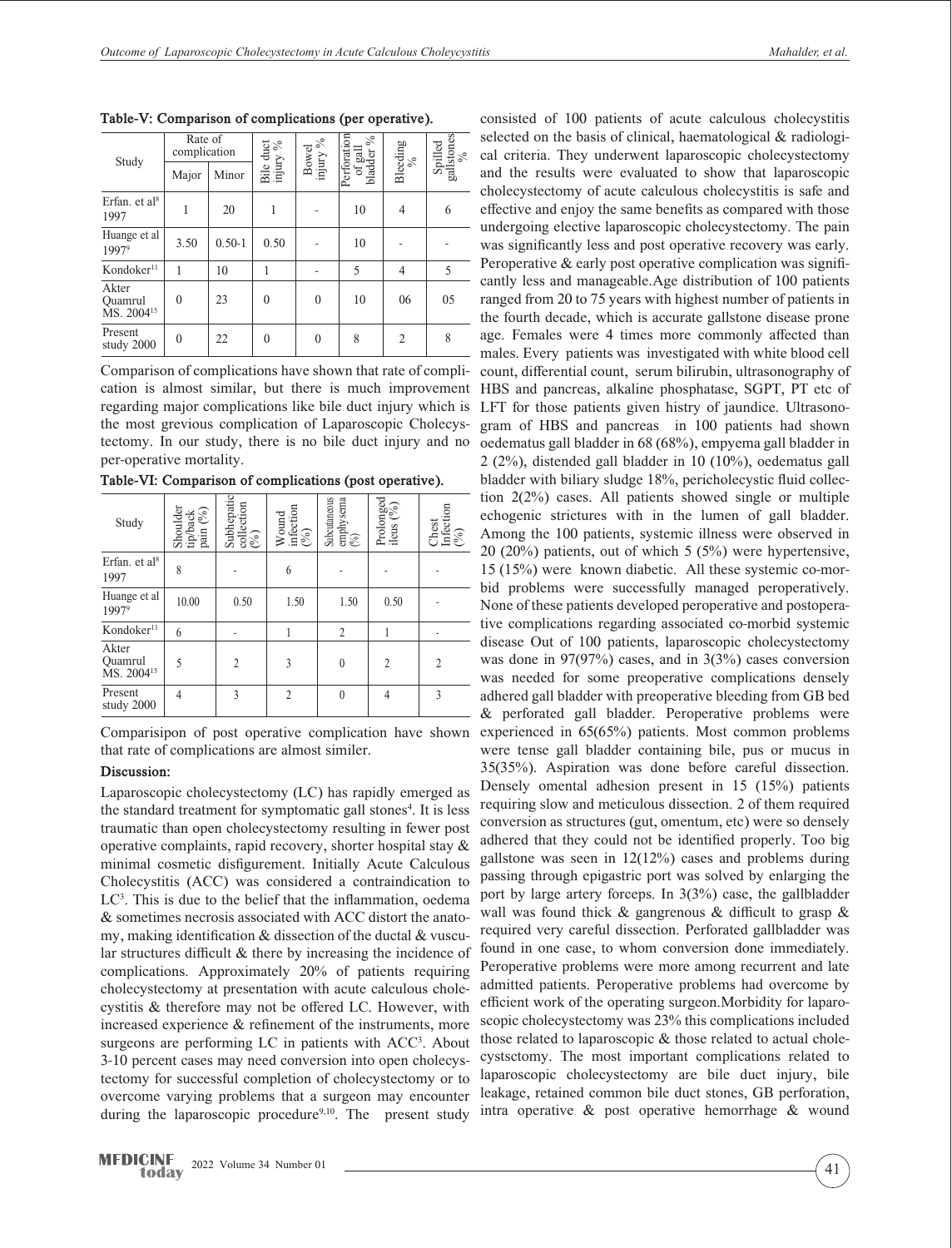## infection<sup>1,10</sup>.

Common bile duct injury to the extrahepatic biliary tree remains one of the most devastating complications regarding long term morbidity. A bile duct injury subjects the patient to the immediate risk of a major biliary reconstruction as well as lifelong risk of recurrent stricture formation. The reported incidence of bile duct injury following laparoscopic cholecystectomy ranged from 0 to 0.5 percent<sup>1,8</sup>. In the present series, common bile duct injury occurred in 0 (0%) cases, which is absolutely lower than reported range & other reports1,10. Postoperative bileleakage have been reported to occur in 0.2 to 3.3 precent of the pretients managed by Lap-chole<sup>3,5</sup>. Such leakage usaually originates from the cystic duct and may occur as a result of dislodgement of loosely packed haemoclip or necrosis of the cystic duct stump. Bile leakage may also originate from an unrecognized accessory hepatic duct or directly from liver bed<sup>6</sup>. Gallbladder Perforation was encountered in 8 (8%) caess in the present series which were managed by proper suction of bile, mucus pus from peritoneal cavity, clipping of perforation sites. The present value was much lower than other reports<sup>5,8</sup>. But consistent with another report<sup>11</sup>. The causes of gallbladder perforation in present series were during severe retraction or swift dissection of gallbladder from liver bed or during its removal through umbilical port.Sub hepatic collection was encountered in the present series was encountered 3 (3%) case. It was detected by abdominal pain, tenderness, persistent shoulder tip pain, fever & ultrasonogram, which was managed by conservative treatment with analgesics and antibiotics. Condition was improved by 7 days. The results of the present series is more than the reported value<sup>10,4</sup>. Spillage of stone during LC was encountered in 08(8%) cases. The present value is higher than the reported values <sup>8,11</sup>. Peroperative bleeding was found in the present series in 4 (4%) cases- bleeding from gallbladder bed in 2(2%) cases and trocar site bleeding in 2(2%) cases and managed by pressure and diathermy cautery. The result of the present series is higher than reported series4 . Postoperative shoulder tip/back pain following laparoscopic cholecystectomy is not uncommon. In the present series, it was seen in  $4(4%)$  cases, which is lower than the reported series at the time of laparoscopic cholecystectomy, gallbladder perforation with leakage of bile and / or gallstone into abdominal cavity occurred frequently due to secondary to traction applied by grasping forceps or because of diathermy injury during dissection of gallbladder from its bed. This situation causes prolonging the operation time in variable lengths (due to time required for aspiration, cleaning of bile from abdominal cavity  $(Khondoker<sup>11</sup>$ . Huan et al<sup>4</sup>. And Erfan<sup>8</sup>). They were self-limiting and in most of the cases, pain was relived by usual analgesic.

The incidence of wound infection (seroma/haematoma/discharge) in the present series 3(3%) percent and higher than the reported series<sup>3,16</sup>, but lower than the other series<sup>17</sup>. Paralytic ileus is one of the frequent complications following LC. In the present series, 4 (4%) case developed

paralytic ileus which was managed by conservative treatment, and which is comparable to Kondoker<sup>11</sup> but more than  $Huang<sup>4</sup>$  et al. and Z'graggen  $K<sup>19</sup>$ . Chest infection occurred in 3(3%) case which was managed by chest physiotherapy and which is much lower than Watson et  $al<sup>14</sup>$ .

The conversion rate of the present series was 3 (3%) which is significantly lower than the reported  $5.3$  (5.3%) percent<sup>7</sup>. Average time required for laparoscopic cholecystectomy was 45 minutes with a range of 30-110 minutes. Longer time was required in cases of having severe adhesion. The result is significantly lower than other reported series<sup>2</sup>. Average postoperative hospital stay 2.5 days which was lower than some study<sup>13</sup>. The overall complication rate in the present series is 17 (17%) and can be compared favorably with morbidity rate from conventional cholecystectomy rate  $(6-35\%)^{18}$ . There was no mortality in the present series, which is comparable to open cholecystectomy  $(0-4.8\%)$ <sup>12</sup>. By comparing and considering the spectrum of complications of laparoscopic cholecystectomy which are avoidable  $\&$  manageable<sup>20</sup>, if we had thorough knowledge of complications and had carefully follow the principle of Laparoscopic cholecystectomy.

#### **Conclusion:**

 Careful & meticulous dissection of the critical callot's triangle is essential to avoid technical errors, and intraoperative cholangiography may further clarify anatomical relationship. Most cases of acute calculous cholecystitis can be safely managed by laparoscopic cholecystectomy . So, from present series we can say laparoscopic cholecystectomy is safe in early acute calculous cholecystitis admitted within 7 days of symptom appears and the complication rate is not higher than that for elective laparoscopic cholecystectomy or open cholecystectomy. Most of the complications are preventable by experienced team. Meticulous dissection, clear exposure of callot's triangle, judicious use of diathermy and appropriate clip application and the use of peroperative cholangiography can prevent late diagnossis of bile duct injury & management accordingly. To get better outcome, ensure safty & efficacy of laparoscopic cholecystectomy in acute calculous cholecystitis. The procedure should be performed by an experienced surgeon as soon as the diagnosis is established, in a well equipped centre preferably within 3 days of the onset of symptoms.

#### **Conflict of Interest:** None.

## **Acknowledgement:**

The authors gratefully acknowledge the teachers, interns and patients for helping with valuable suggestions and documentation.

#### **Bibliography:**

1. Habib Mahmoud. Early Laparoscopic Cholecystectomy for Acute Versus Chronic Cholecystitis : A Prospective Comparitive Study. Kuwait Medical Journal. 2004; 36 (4) : 281:284.

2. Acosta AS, Fares RG, Arguellar VG. Laparoscopic cholecystectomy: a safe treatment option or a passing fancy. Proceedings MMC. 1992; 6:9;-14.